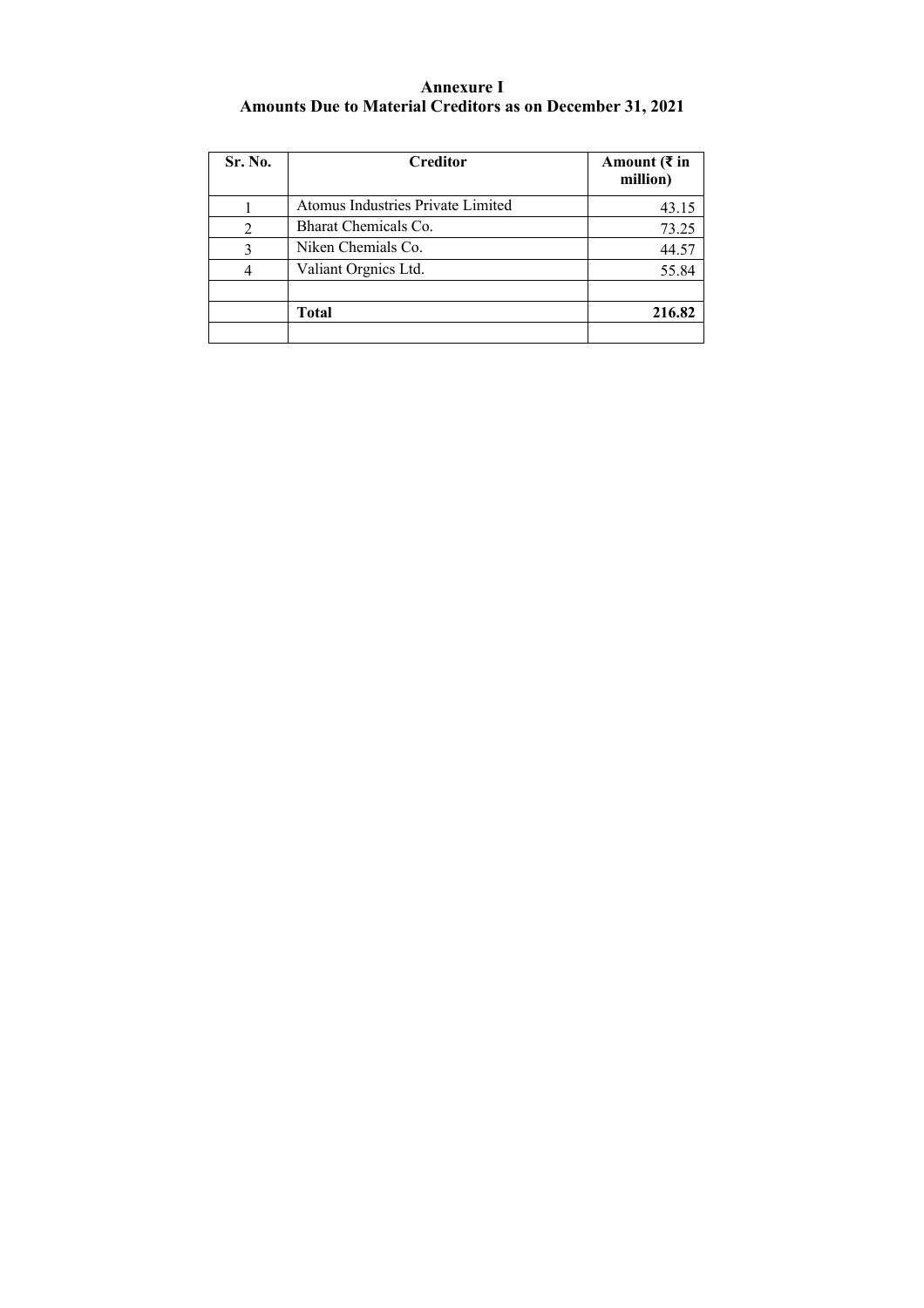## **Annexure II**

## **Amounts Due to Micro, Small and Medium Enterprises, as of December 31, 2021**

| Sr. No.        | <b>Creditor</b>                            | Amount ( $\bar{\tau}$ in<br>million) |
|----------------|--------------------------------------------|--------------------------------------|
| 1              | Algor Supply Chain Solutions Pvt Ltd       | 0.04                                 |
| $\overline{2}$ | Amar Fibrotech Industries                  | 0.72                                 |
| 3              | Artech Cooling Towers Pvt. Ltd.            | 0.02                                 |
| $\overline{4}$ | <b>ASP Chem Equipmets</b>                  | 2.63                                 |
| 5              | Astek Elecrticals India Pvt. Ltd.          | 0.53                                 |
| 6              | Durga Corporation                          | 0.54                                 |
| 7              | Dynamic Mercantile Pvt Ltd                 | 24.06                                |
| 8              | Dynamic Mercantile Pvt Ltd-Mumbai          | 22.40                                |
| 9              | Enpro Enviro Tech and Engineers Pvt Ltd    | 0.00                                 |
| 10             | Ethics Infotech - NEW                      | 0.17                                 |
| 11             | Fenix Process Technologies Private Limited | 0.32                                 |
| 12             | Finepac Structures Pvt Ltd                 | 0.50                                 |
| 13             | Heta Glass Industries                      | 3.44                                 |
| 14             | H P Valves Private Limitd                  | 0.38                                 |
| 15             | Hydrocare Engineers                        | 0.13                                 |
| 16             | Jay Instruments & Systems Pvt Ltd          | 0.64                                 |
| 17             | Jyoti Hydrotech Pvt Ltd                    | 0.26                                 |
| 18             | Keaum Organics Pvt Ltd                     | 0.05                                 |
| 19             | K.M. Steel India                           | 4.25                                 |
| 20             | Mahavir Chemicals                          | 6.97                                 |
| 21             | Mugatlal B. & Son                          | 8.53                                 |
| 22             | Multimech Engineering                      | 0.01                                 |
| 23             | Nema Switch Gear                           | 0.89                                 |
| 24             | Neo Nir Engineering                        | 0.47                                 |
| 25             | Om Infotech                                | 0.25                                 |
| 26             | Shaikh & Co.                               | 0.59                                 |
| 27             | Shree Krishna Enterprise - Exps            | 0.31                                 |
| 28             | Shruti Engineering Works                   | 0.82                                 |
| 29             | Silicon Products (P.) Associates           | 0.87                                 |
| 30             | <b>SM</b> Industrial Stores                | 1.92                                 |
| 31             | Sudarshan Pharma Industries Limited        | 7.79                                 |
| 32             | <b>Technocraft Engineers</b>               | 0.07                                 |
| 33             | Technofab Engineering Services             | 3.00                                 |
| 34             | Uni Tech Valves & Pneumatics               | 3.22                                 |
| 35             | Verni Gastech Pvt Ltd                      | 1.61                                 |
| 36             | Vinayak Industries                         | 2.03                                 |
| 37             | Vital Organics                             | 31.47                                |
| 38             | Water Solution                             | 0.00                                 |
|                |                                            |                                      |
|                | <b>Total of MSME Creditors</b>             | 131.87                               |
|                |                                            |                                      |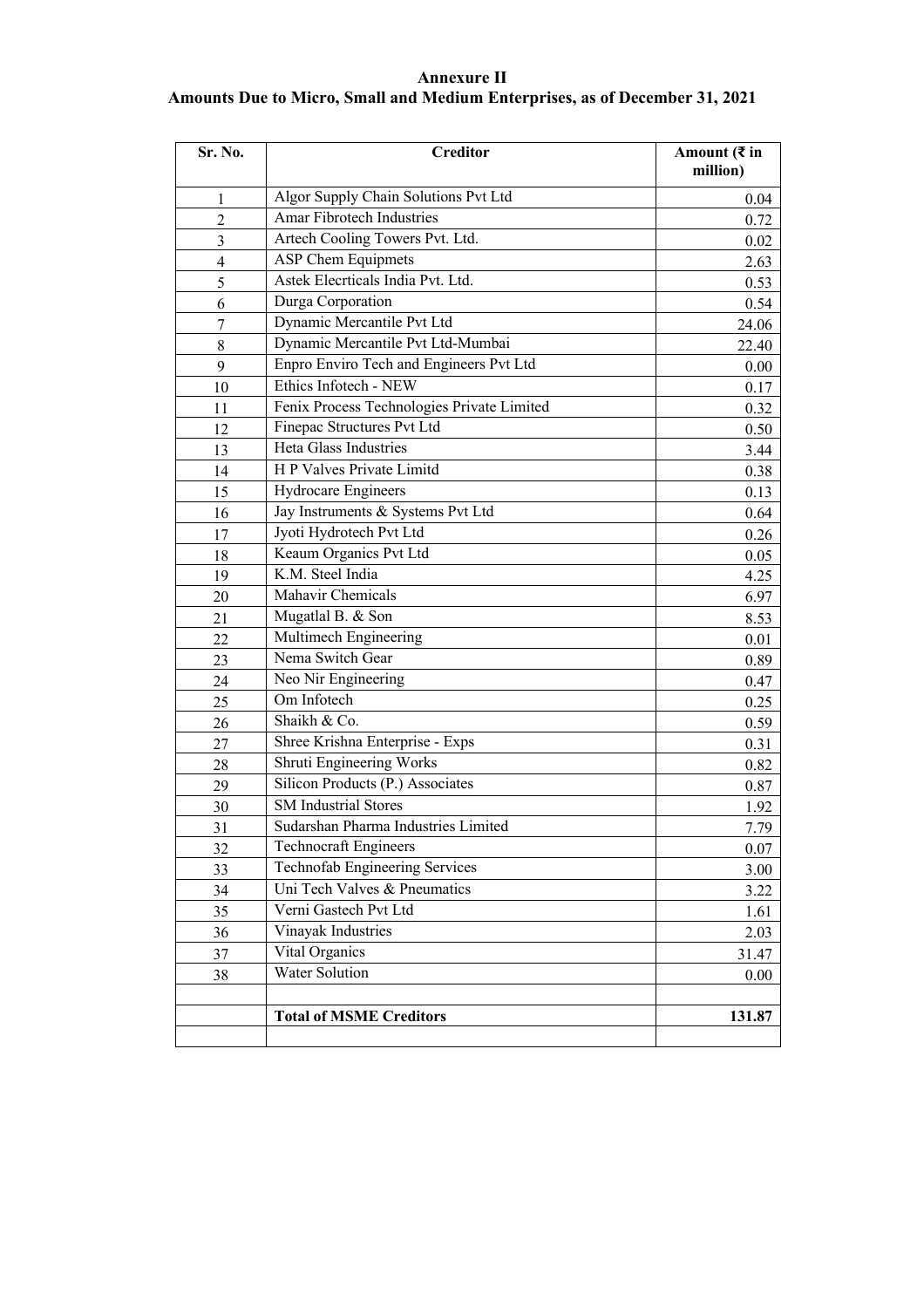## **Annexure III Amounts Due to Other Creditors as on December 31, 2021**

| Sr. No.         | <b>Creditor</b>                                 | Amount<br>( ₹ in<br>million) |
|-----------------|-------------------------------------------------|------------------------------|
| $\mathbf{1}$    | Aai Bricks                                      | 0.51                         |
| $\overline{2}$  | Aakash Transport Organization                   | 0.15                         |
| $\overline{3}$  | Abhi Gas Agency                                 | 0.41                         |
| $\overline{4}$  | Acme Air Equipments Co Pvt Ltd                  | 0.47                         |
| 5               | <b>Adc Fashions</b>                             | 0.02                         |
| 6               | Aditya Enterprise                               | 0.00                         |
| $\tau$          | Advance Cooling Towers Pvt Ltd                  | 0.19                         |
| 8               | ADVANCED EXPERTISE TECHNOLOGY PVT LTD-GJ        |                              |
| 9               | <b>Agile Diagnostics</b>                        | 0.08                         |
| 10              | Agilent Technologies India Pvt Ltd              | 0.02                         |
| 11              | Agilent Technologies Singapore (Sales) Pte Ltd. | 1.71                         |
| 12              | AKSHAR AGENCIES ELECTRADE PVT LTD               | 0.65                         |
| 13              | <b>Akshar Air Gases</b>                         | 0.65                         |
| 14              | Akshar Travels Pvt. Ltd.                        | 0.62                         |
| 15              | <b>Akshat Enterprise</b>                        | 0.19                         |
| $\overline{16}$ | Alcare Engineering                              | 0.01                         |
| 17              | <b>Alert Security</b>                           | 0.29                         |
| 18              | Alka Chemi Pack Pvt Ltd.                        | 0.51                         |
| 19              | Alliance Multitech Pvt.Ltd                      | 0.03                         |
| 20              | Altra Pharma Chem Pvt Ltd.                      | 0.10                         |
| 21              | Alum Fab                                        | 6.11                         |
| 22              | Amar Chemistry Pvt.Ltd                          | 0.24                         |
| 23              | Amar Equipments Pvt. Ltd.                       | 0.01                         |
| 24              | Ambica Nut Bolt Company                         | 0.59                         |
| 25              | Anil Patel                                      | 0.67                         |
| 26              | Anil Tiwari                                     | 0.02                         |
| 27              | Anup Freight Carriers                           | 0.05                         |
| 28              | Anup Road Carriers                              | 0.02                         |
|                 |                                                 | 0.17                         |
| 29              | Aquergy                                         | 0.00                         |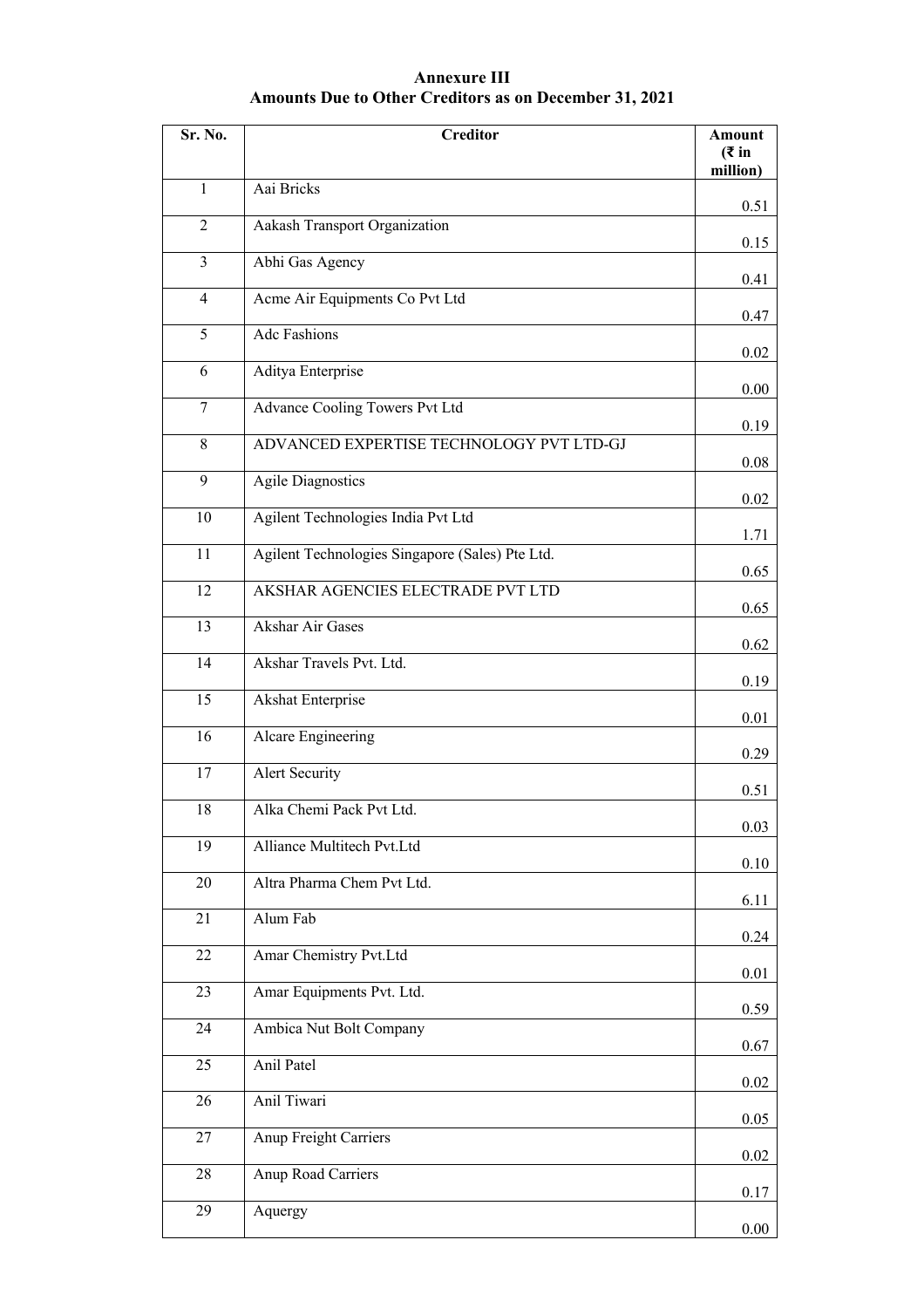| 30 | Archana Road Carrier                        | 0.06     |
|----|---------------------------------------------|----------|
| 31 | Arco Pharma                                 | 5.12     |
| 32 | Arnav Engineering                           | 0.27     |
| 33 | Arun Kanodiya                               |          |
| 34 | Ascus International(S) Pte Ltd              | 0.06     |
| 35 | Ashita D Gajjar                             | 12.63    |
| 36 | Ashok Mandal                                | 0.06     |
| 37 | Ashray Construction                         | 0.03     |
| 38 | Ashwin Desai - Rent                         | 8.12     |
| 39 | <b>Associated Road Carriers Limited</b>     | 0.15     |
| 40 | Associated Road Carriers Limited-MH         | 0.03     |
| 41 | <b>Atlas Electricals</b>                    | 0.01     |
| 42 | Atlas Shipping Services Pvt. Ltd.           | 0.02     |
| 43 | <b>Aum Industries</b>                       | 0.01     |
| 44 | Bajaj World                                 | 0.43     |
| 45 | <b>BHAGVATI ENTERPRISE</b>                  | 0.30     |
| 46 | Bhagwati Enterprise                         | 0.04     |
| 47 | Bharat B Dhodhiawala                        | 0.07     |
| 48 | <b>Biren Enterprise</b>                     | 0.22     |
| 49 | Birju S. Shah & Associates                  | 0.47     |
| 50 | Bulu G Maharana                             | 0.10     |
| 51 | Calcutta Pipe Fitting Co.                   | 0.19     |
| 52 | <b>CAMEO SYSTEMS</b>                        | 7.74     |
|    |                                             | 0.49     |
| 53 | Care Taker Logistics - New                  | 1.82     |
| 54 | C.B. Suratwala & Sons                       | 0.01     |
| 55 | Central Depository Services (India) Ltd.    | 0.00     |
| 56 | Chemica Pharmaceuticals Pvt Ltd             | 0.06     |
| 57 | Chemitek Process Equipments Private Limited | 0.69     |
| 58 | Chem-Tech Associates                        | 0.16     |
| 59 | Chetan Rupabhai Bharwad                     | 0.02     |
| 60 | Chief Officer Sachin Notified Area          | $0.00\,$ |
| 61 | Choudhary RMC                               | 0.96     |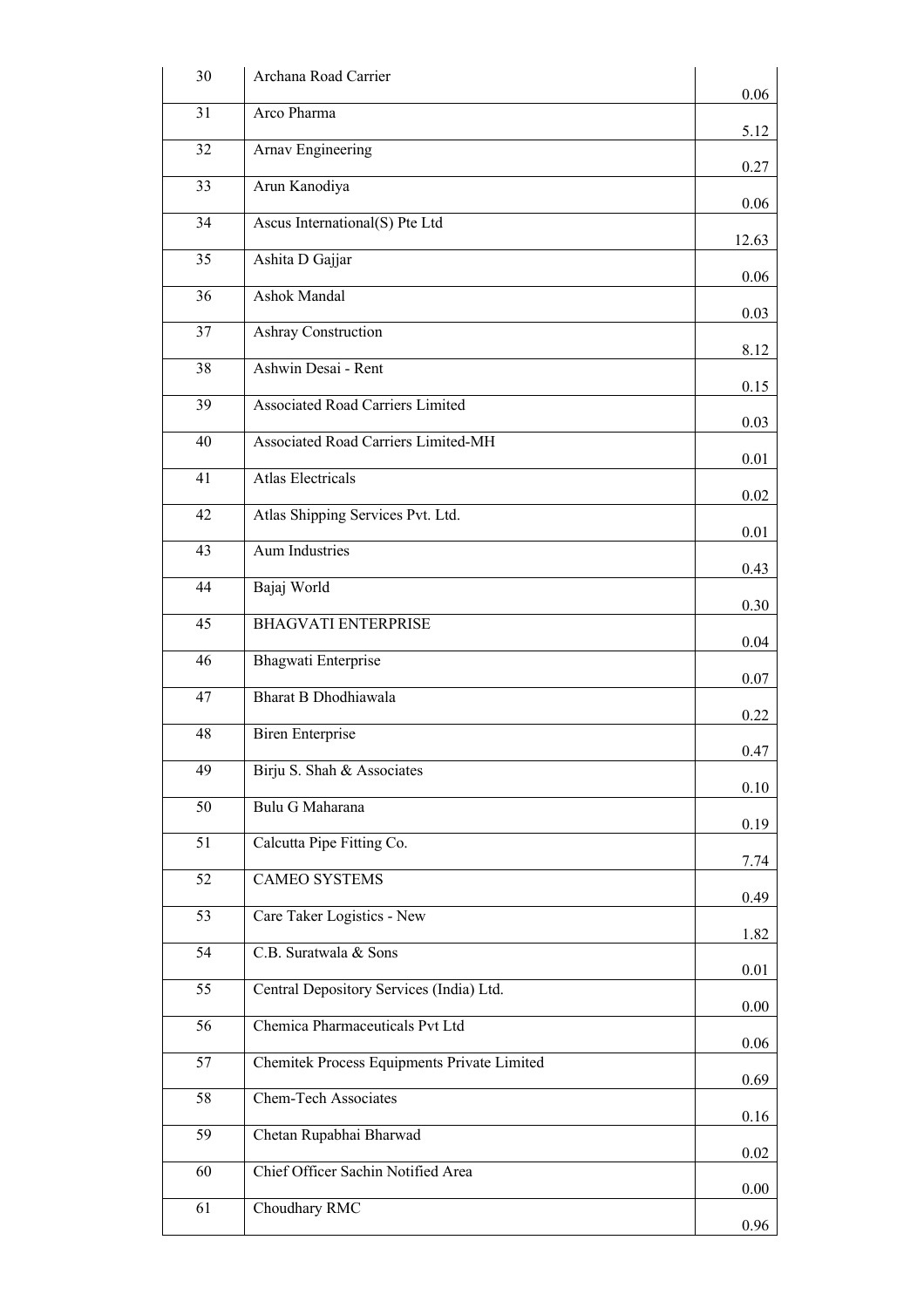| 62 | Chromatography World                         |      |
|----|----------------------------------------------|------|
| 63 | <b>Classic Stationers</b>                    | 0.15 |
| 64 | C M Engineer & Contractor                    | 0.20 |
| 65 | Commerce Centre Pharmachem LLP               | 0.37 |
| 66 | Concept Communication Limited                | 2.78 |
| 67 | Concept Engineering Solution                 | 0.11 |
| 68 | Cool Fresh Refrigeration                     | 0.32 |
| 69 | CPS Technologies                             | 0.65 |
| 70 | Darshan Chemicals                            | 0.05 |
| 71 | Deep Pneumatics Pvt Ltd                      | 1.81 |
| 72 | Devi Pumps Equipments                        | 0.12 |
| 73 | Dhara Parivahan                              | 0.07 |
| 74 | D.H. Patel & Associates Private Limited      | 0.65 |
| 75 | Diamines And Chemicals Ltd                   | 0.01 |
| 76 | DRD Construction Pvt.Ltd.                    | 4.59 |
| 77 | Dr N K Parikh                                | 0.33 |
| 78 | Dr. P. J .Gandhi                             | 0.07 |
| 79 | Dr Sachdev Eye Hopsital                      | 0.20 |
| 80 | Dynamic Engineers                            | 0.00 |
| 81 | Earth Enterprise                             | 0.09 |
| 82 | <b>Enopeck Seals Industries</b>              | 0.67 |
| 83 | Enopeck Seals Industries Pvt. Ltd.           | 0.15 |
| 84 | Evonik Catalysts India Pvt Ltd               | 0.02 |
| 85 | Farmasino Holdings(HK) Limited               | 0.64 |
| 86 | Fedex Express Trasportation and SCSI Pvt Ltd | 8.63 |
| 87 | <b>Fidicon Devices India</b>                 | 0.02 |
| 88 |                                              | 0.13 |
|    | Fine Tech Vaccuum Pumps                      | 0.05 |
| 89 | FinPro Consulting                            | 0.43 |
| 90 | First Source Laboratory Solutions LLP        | 0.14 |
| 91 | Fluoropolymer Processor                      | 0.09 |
| 92 | Gajjar Plywood                               | 0.63 |
| 93 | <b>Ganesh Sales</b>                          | 0.12 |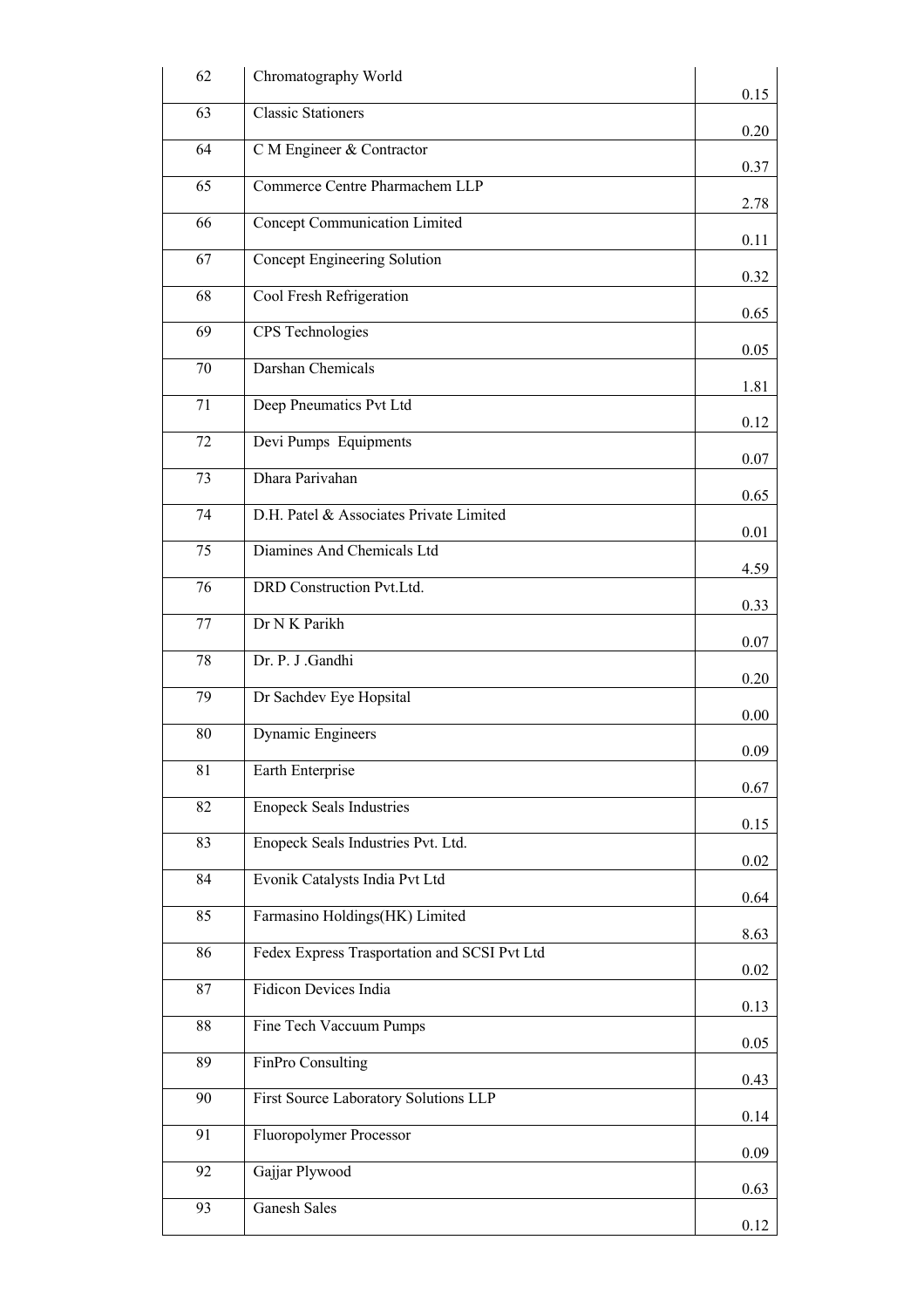| 94               | Gautam Kalidas Gajjar                                  | 0.10  |
|------------------|--------------------------------------------------------|-------|
| 95               | Gayatri Glass Works - NEW                              | 0.14  |
| 96               | Giriraj Ice Factory                                    | 0.11  |
| 97               | <b>Giss Pumps Solution</b>                             |       |
| 98               | Glasnost India                                         | 0.03  |
| 99               | Global Impex                                           | 0.28  |
| 100              | Globe Enviro Care Limited                              | 16.19 |
| 101              | Godrej & Boyce Mfg Co Ltd                              | 19.09 |
| 102              | Gondalia Insurance Surveyors and Loss Assessors        | 0.05  |
| 103              | Goodrich Maritime Pvt Ltd                              | 0.01  |
| 104              | Gopal Bhikhabhai Chaudhari                             | 1.44  |
| 105              | Gorwara Chemical Industries                            | 0.06  |
| 106              | Goyal Rathi & Associates                               | 13.83 |
|                  |                                                        | 0.32  |
| 107              | <b>Grand Royal Holidays</b>                            | 0.05  |
| 108              | Guardwell Security Services Pvt Ltd                    | 0.19  |
| 109              | <b>Gujarat Containers Limited</b>                      | 5.07  |
| 110              | Gujarat Employers Organisation                         | 0.00  |
| $\overline{111}$ | Gujarat Gas Limited - ID: 1202713                      | 4.06  |
| 112              | Gujarat Gas Limited - ID: 1721836                      | 4.24  |
| 113              | Gujarat Multi Gas Base Chemicals Pvt.Ltd               | 0.06  |
| 114              | Gujarat Narmada Valley Fertilizers & Chemicals Limited | 0.00  |
| 115              | Gujtex Engineering Company                             | 0.03  |
| 116              | Gurukrupa Engineers Pvt Ltd                            |       |
| 117              | Harinder Bang                                          | 1.43  |
| 118              | Hariom Timber                                          | 0.00  |
| 119              | Harkant Mistry                                         | 0.72  |
| 120              | Harshil Enterprise                                     | 0.29  |
| 121              | Hermes Travel And Cargo Pvt Ltd                        | 0.05  |
| 122              | Hi Fab Engineers Pvt Ltd                               | 0.54  |
| 123              | Hi Tech Marketing                                      | 0.32  |
| 124              | H K Industries                                         | 0.10  |
| 125              | <b>HL</b> Equipments                                   | 1.76  |
|                  |                                                        | 0.71  |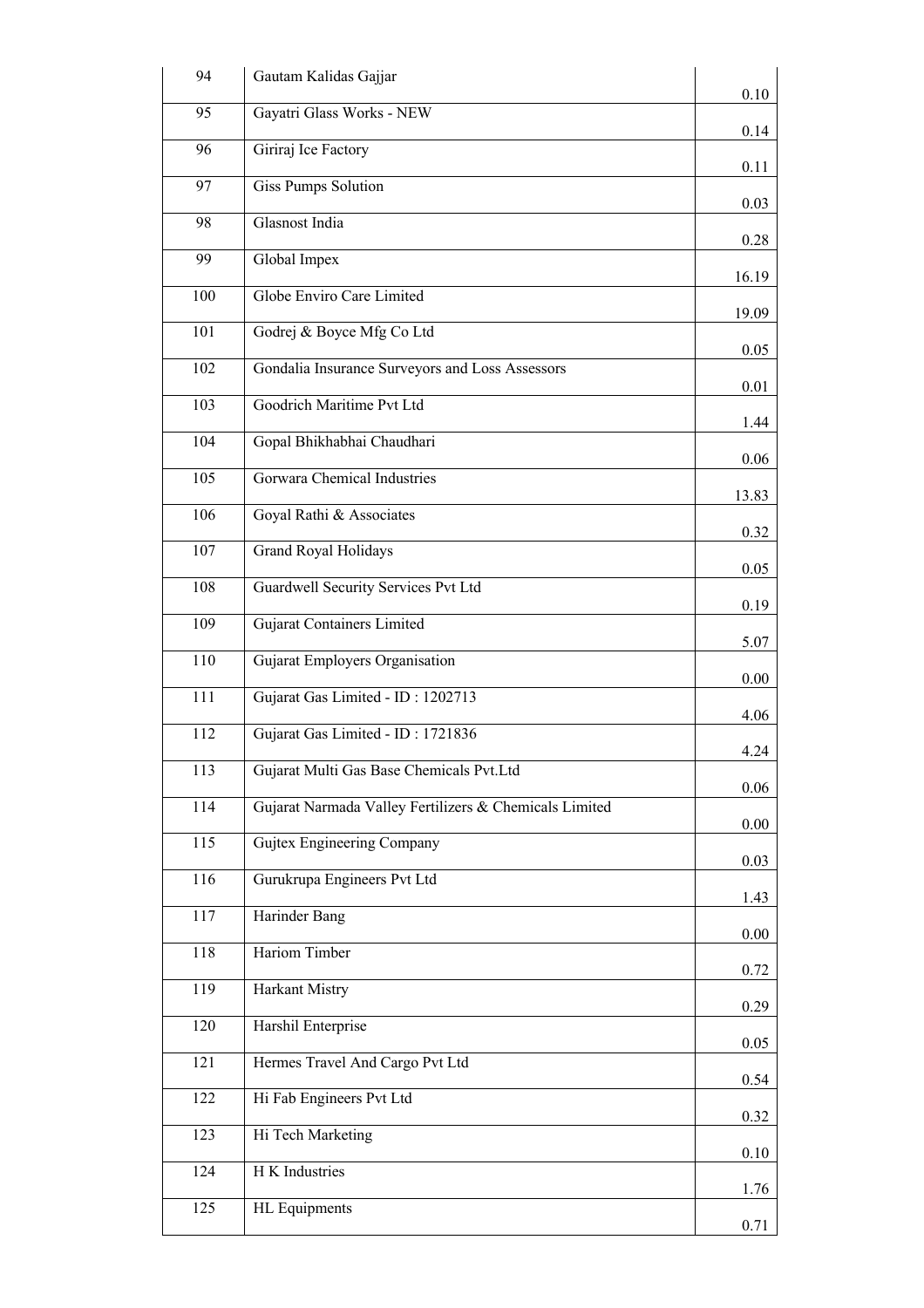| 126              | Honest Industrial Store                  |       |
|------------------|------------------------------------------|-------|
| 127              | <b>HSE Solutions Private Limited</b>     | 0.11  |
| 128              | Hym Brothers                             | 0.11  |
| 129              | Indian Institute of Corporate Affairs    | 0.11  |
| 130              | <b>Indian Steel Center</b>               | 0.05  |
|                  |                                          | 8.73  |
| 131              | Influence                                | 0.02  |
| 132              | <b>Infosense Private Limted</b>          | 0.32  |
| $\overline{133}$ | Innovative Process Solutions LIC (James) | 1.03  |
| 134              | Institute of Chemical Technology         | 0.01  |
| 135              | Intertek India Pvt Ltd.                  | 0.01  |
| 136              | Ishita Manjrekar                         | 0.05  |
| 137              | Jai Balaji Freight Carriers              |       |
| 138              | Jainam Ceramic And Tiles                 | 0.00  |
| 139              | Jayshankar Raghunath Prasad Dhwibedi     | 0.05  |
| 140              | J. B. Fabricaters                        | 0.00  |
| 141              | Jeevanlal Nagori                         | 1.97  |
| $\overline{142}$ | Jia Fabricators                          | 0.05  |
| 143              | Jiangsu Guotai Guomian Trading Co., Ltd  | 0.02  |
| 144              | Jio Enterprise                           | 18.57 |
|                  | J P Transport Service                    | 0.01  |
| 145              |                                          | 0.49  |
| 146              | Jupiter Petrochem                        | 0.88  |
| 147              | Kagzi Sons                               | 0.01  |
| 148              | Kamalvijay Ramchandra HUF - GST          | 0.22  |
| 149              | Katariya Enterprise                      | 0.06  |
| 150              | Khushi Construction                      | 0.21  |
| 151              | Kings Motors Private Limited             | 0.01  |
| 152              | Kiran Sales Agency                       |       |
| 153              | Komit International                      | 0.04  |
| 154              | Konark Research Foundation               | 2.78  |
| 155              | Koshai Monofilaments                     | 0.00  |
| 156              | Kryovess Private Limited                 | 0.33  |
| 157              | Kuber Industries                         | 0.04  |
|                  |                                          | 0.28  |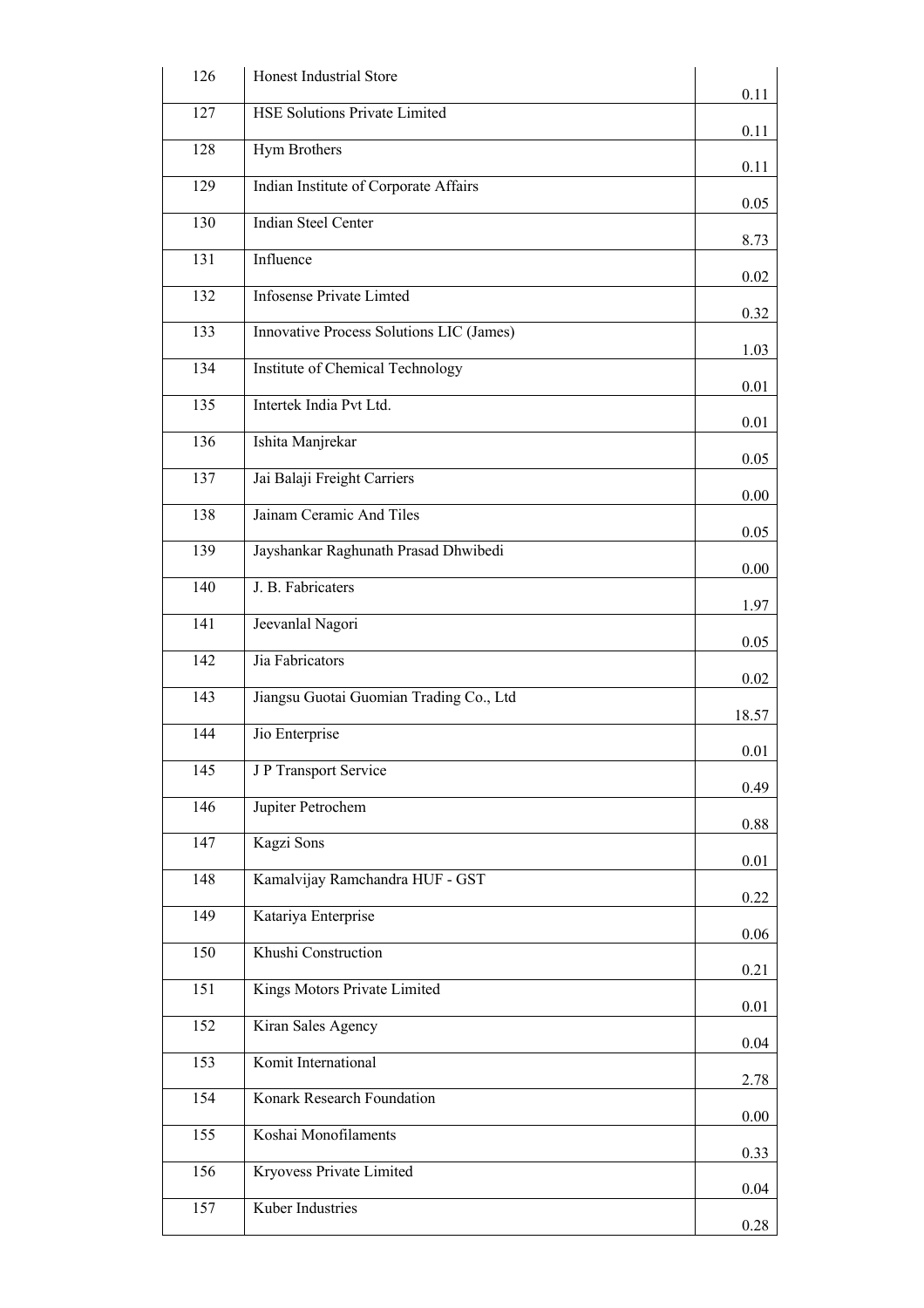| 158              | Kumar Process Consultants & Chemicals Pvt Ltd | 0.29  |
|------------------|-----------------------------------------------|-------|
| 159              | K. V. Transport                               | 0.61  |
| 160              | Lee Gas Equipments Services                   | 0.04  |
| 161              | Leela Laxmi The Stone World                   | 0.16  |
| $\overline{162}$ | Legend Logistics(India)Private Limited        | 0.00  |
| 163              | Leja Satish Hattiangadi                       | 0.05  |
| 164              | Lucky Mat House                               | 0.03  |
| $\overline{165}$ | Mahadev Packeging                             | 0.43  |
| 166              | <b>Mahadev Pharmaceuticals</b>                |       |
| 167              | Mahavir Eco Project Pvt Ltd                   | 4.88  |
| 168              | Maheshwari Consultants                        | 12.19 |
| 169              | Mak Sales Corporation                         | 0.01  |
| 170              | Manhar Trading Corporation                    | 0.02  |
| 171              | Man Industries                                | 0.20  |
| 172              | <b>Mascot Industries</b>                      | 2.91  |
| 173              | Meet Packaging                                | 0.07  |
| 174              | Meghmani LLP                                  | 0.04  |
| $\overline{1}75$ | Michelle Pogosaew                             | 8.43  |
| 176              | M.K. NAIK                                     | 0.24  |
| 177              | M. Manu & Co.                                 | 0.12  |
| 178              | Modi Lubricants                               | 0.70  |
| 179              | Mohini Enterprise                             | 0.04  |
| 180              | M P Cargo Movers                              | 0.78  |
|                  |                                               | 0.25  |
| 181              | M/S Hetero Labs Ltd-III                       | 2.30  |
| 182              | Multi Traders                                 | 0.00  |
| 183              | <b>NAITIK INDUSTRIES</b>                      | 0.01  |
| 184              | Nan Ya Plastics Corporation                   | 25.36 |
| 185              | Narayan Oil & Gas Burners                     | 0.19  |
| 186              | National Insulation Services                  | 3.41  |
| 187              | Nature Industries Limited                     | 18.16 |
| 188              | Navkar Engineering Company                    | 0.02  |
| 189              | Neptune Container Line & Logistics Pvt. Ltd.  | 0.07  |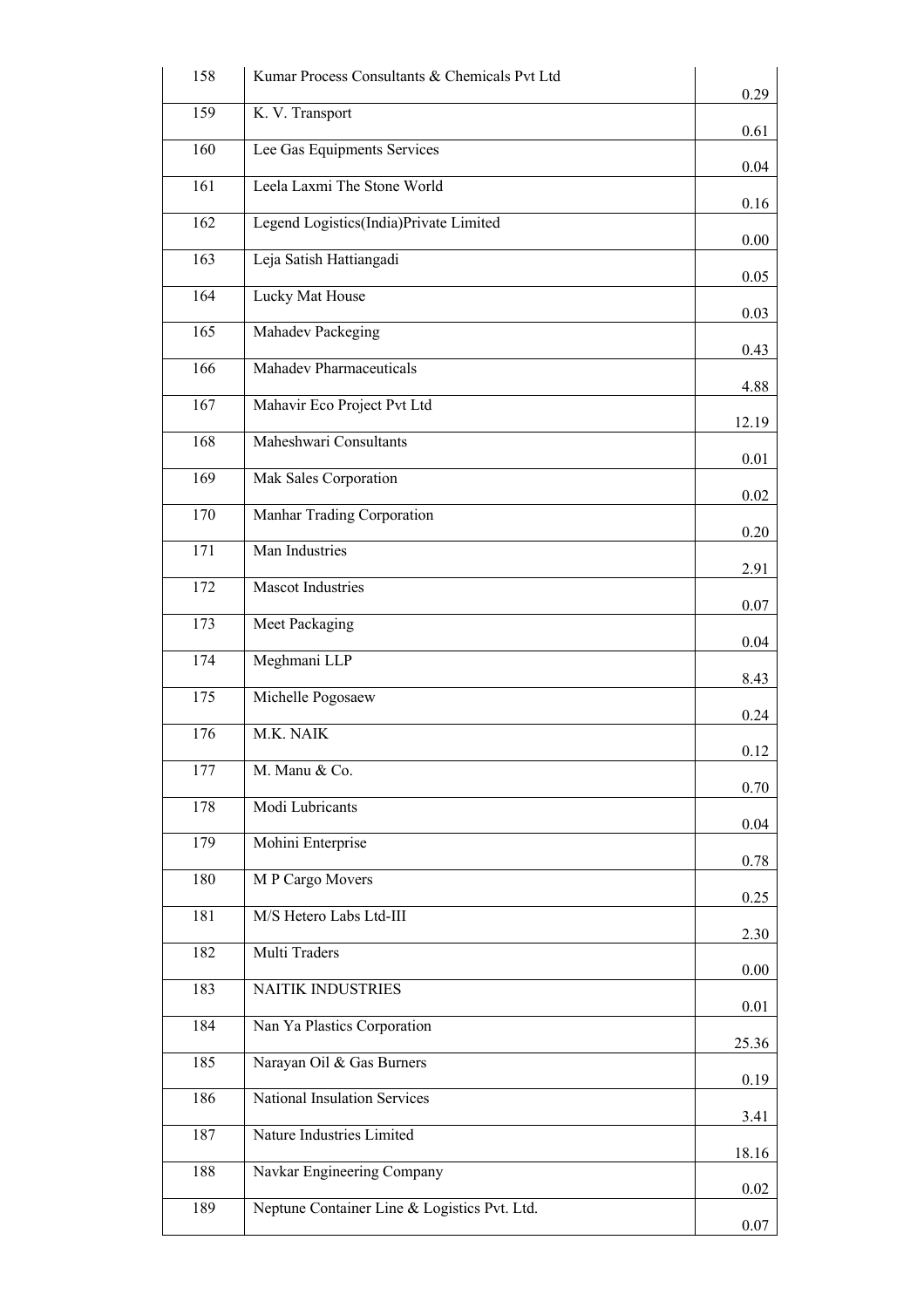| 190              | New Mark Enterprise                    | 0.87  |
|------------------|----------------------------------------|-------|
| 191              | Nicco Engineering Services Limited     |       |
| 192              | Nippon Express (India) Private Limited | 0.11  |
| 193              | Nirmal Tandel-Exps                     | 1.67  |
| 194              | Nobel Engineering                      | 0.03  |
| 195              | Noble Engineers                        | 0.48  |
| 196              | Nord Global Logistics                  | 0.17  |
| 197              | Nova Chem Industries                   | 0.01  |
| 198              | N R Roadways                           | 0.08  |
| 199              | OC Specialities Chemicals Pvt. Ltd.    | 0.33  |
| 200              | Om Pathalogy                           | 20.46 |
| 201              | Om Sai Granite And Marble              | 0.00  |
| 202              | Orange Ceramic                         | 0.00  |
| 203              | Overseas Corporation                   | 0.07  |
| 204              | Packlab Solutions                      | 0.01  |
| 205              | Padmashri Road Lines                   | 0.20  |
| 206              | Panoli Intermediates India Pvt Ltd     | 0.01  |
| 207              | Parekh Enterprise                      | 22.18 |
|                  |                                        | 1.78  |
| 208              | Paresh Bearing                         | 0.48  |
| 209              | Parshwa Enterprises                    | 0.05  |
| 210              | Parthiv Poly-Extrusions Pvt. Ltd.      | 0.10  |
| $\overline{211}$ | Pashmina P. Chevli                     | 0.01  |
| 212              | <b>Pawar Roadlines</b>                 | 0.01  |
| 213              | Payal Rohan Desai                      | 0.59  |
| 214              | Peak Scientific Instruments Ltd        | 0.02  |
| 215              | Perfect Balancing Engineers            |       |
| 216              | Perfect Industrial Security Agency     | 0.01  |
| 217              | Permionics Global Technologies LLP     | 0.07  |
| 218              | PFG Glasskem Equipments Pvt. Ltd.      | 0.46  |
| 219              | Phanicare Pharmaceuticals Pvt Ltd      | 0.32  |
| 220              | Pharvinex healthcare Pvt Ltd           | 7.07  |
| 221              | Phenomenex India private Limited       | 0.16  |
|                  |                                        | 0.16  |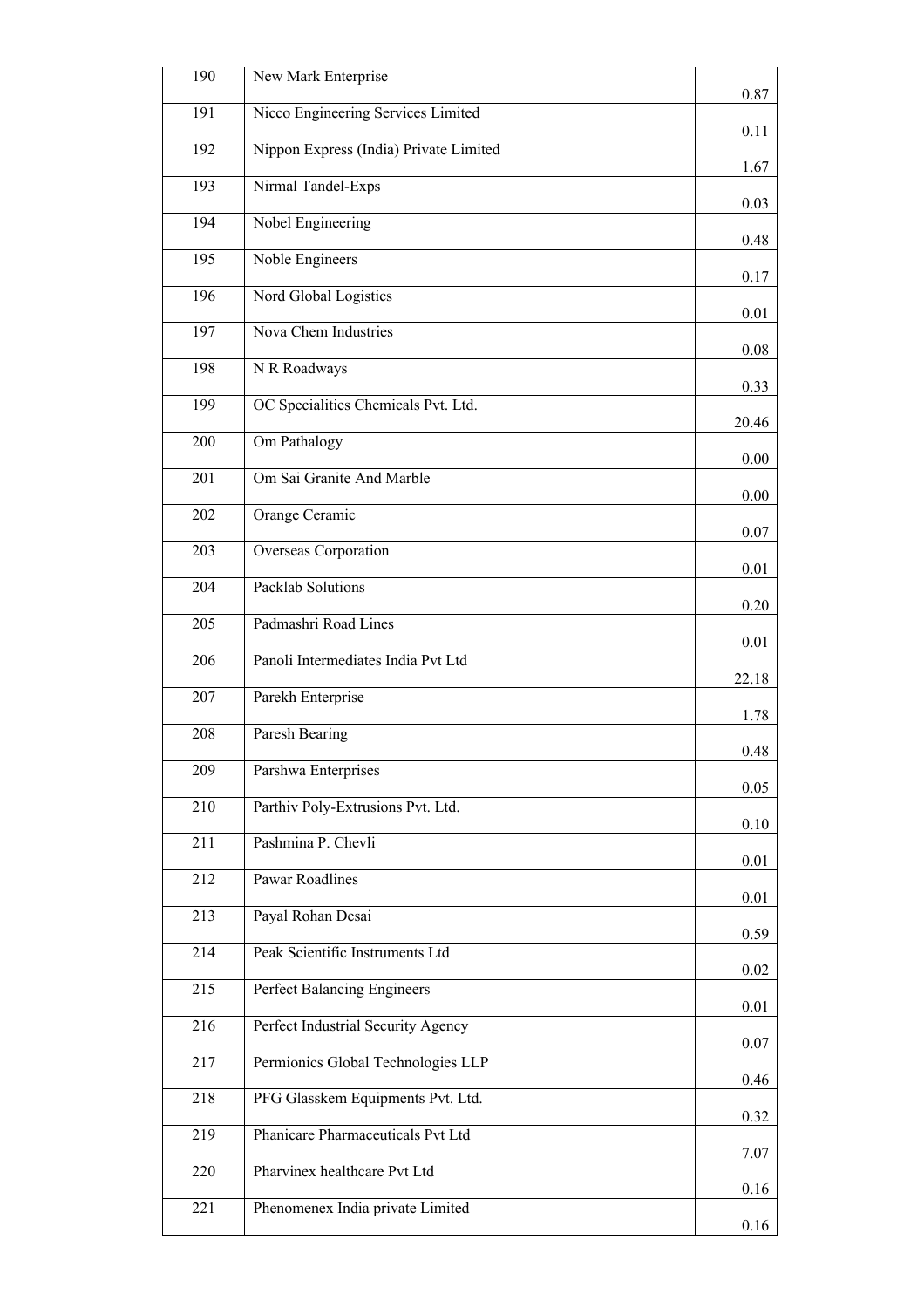| 222 | PI Infotech LLP                | 0.02 |
|-----|--------------------------------|------|
| 223 | Pinkys Stores                  | 0.00 |
| 224 | Pioneer Impex                  | 0.32 |
| 225 | P. K. Chlorochem Pvt Ltd       | 5.24 |
| 226 | Pooja Corporation              | 2.21 |
| 227 | Pooja Electrical Works         | 0.03 |
| 228 | Prabhat Chemiorganics Limited  | 1.37 |
| 229 | Praful Venture Private Ltd.    |      |
| 230 | Pragya Tours & Travels         | 5.72 |
| 231 | Pramiladevi Kamalvijay Tulsian | 0.03 |
| 232 | Priya Enterprise               | 0.22 |
| 233 | Prompt Engineering Works       | 1.94 |
| 234 | Pulse Technologies             | 0.27 |
| 235 | Pyramid Technoplast Pvt Ltd.   | 0.17 |
| 236 | <b>QVC</b> Chemical Equipments | 2.25 |
| 237 | <b>Radiant Printers</b>        | 0.27 |
| 238 | Rajkumar Mangilal Borana       | 0.01 |
| 239 | Raj Water Suppliers-GST        | 0.05 |
| 240 | Ramdev Super Store - New Comp. | 0.40 |
| 241 | Ramesh Trading Corporation     | 0.01 |
| 242 | Ranvijay Kumar Yadav           | 0.53 |
| 243 | Rapid Instrument and Control   | 0.03 |
| 244 | Rashmi Steel                   | 0.63 |
| 245 | Recycling Solutions Pvt. Ltd.  | 0.05 |
| 246 | Rem Electromach Pvt Ltd        | 0.63 |
| 247 | Rina Rathod                    | 1.84 |
| 248 | Riva Engineering               | 0.11 |
| 249 | Rohan Ashwin Desai - Rent      | 1.36 |
| 250 | <b>Rohit Trading</b>           | 0.10 |
| 251 |                                | 0.03 |
|     | Roots Corporation Ltd          | 0.02 |
| 252 | Rotac Corporation              | 0.44 |
| 253 | Royal Engineering Hub          | 0.58 |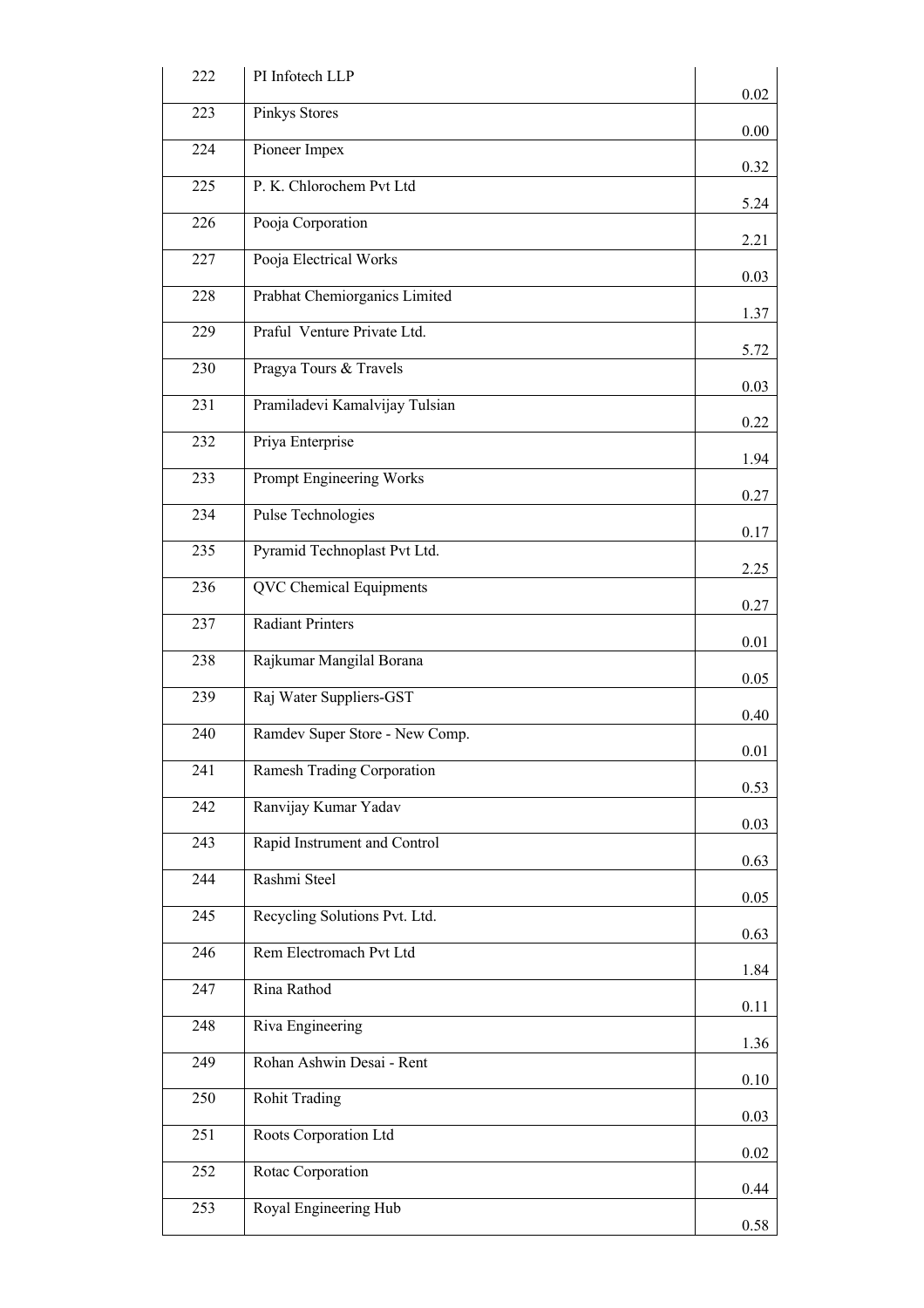| 254 | R R Paints & Contractors              | 0.13  |
|-----|---------------------------------------|-------|
| 255 | RSM ASTUTE CONSULTECH PRIVATE LIMITED | 0.10  |
| 256 | Saburi Incorporation                  | 0.14  |
| 257 | Sachin Industries Limited             | 4.50  |
| 258 | Sadhana Chemicals                     |       |
| 259 | <b>Sagar Engineering</b>              | 5.72  |
| 260 | Sai Construction                      | 2.04  |
| 261 | Sai Krupa Gas Center                  | 4.93  |
| 262 | Sai Shakti Enterprises                | 0.01  |
| 263 | Samubhai Mallah                       | 1.27  |
| 264 | Sanjeevani General Hospital           | 0.20  |
| 265 | Savita Enterprise                     | 0.00  |
| 266 | Savla Chemicals Ltd                   | 0.99  |
| 267 | Sawariya Trading                      | 14.82 |
| 268 | <b>SBC Cooling Private Limited</b>    | 0.01  |
| 269 | S D Reffil Care                       | 0.51  |
| 270 | Sea & Air Logistics Services          | 0.00  |
| 271 | Seal Master                           | 1.39  |
| 272 | Shah Engineers & Consultants Pvt Ltd  | 0.16  |
| 273 | Shakti Distilleries Pvt Ltd           | 0.06  |
| 274 | Shan Textiles Pvt Ltd                 | 12.23 |
| 275 | Shanti Clearing Agency Pvt Ltd        | 2.52  |
| 276 | Shanvi Electricals                    | 2.01  |
| 277 | Shapotools-GJ                         | 0.24  |
| 278 | Shashikant Lallan Tripathi            | 0.03  |
| 279 | <b>Sheet Hvac Services</b>            | 0.00  |
|     |                                       | 0.01  |
| 280 | Shivam Engineering                    | 1.71  |
| 281 | Shivay Safety Solutions               | 0.21  |
| 282 | <b>Shiv Hoses</b>                     | 0.15  |
| 283 | Shivkrupa Technology                  | 0.01  |
| 284 | Shraddha Analytical Services          | 0.00  |
| 285 | Shree Enterprise                      | 0.18  |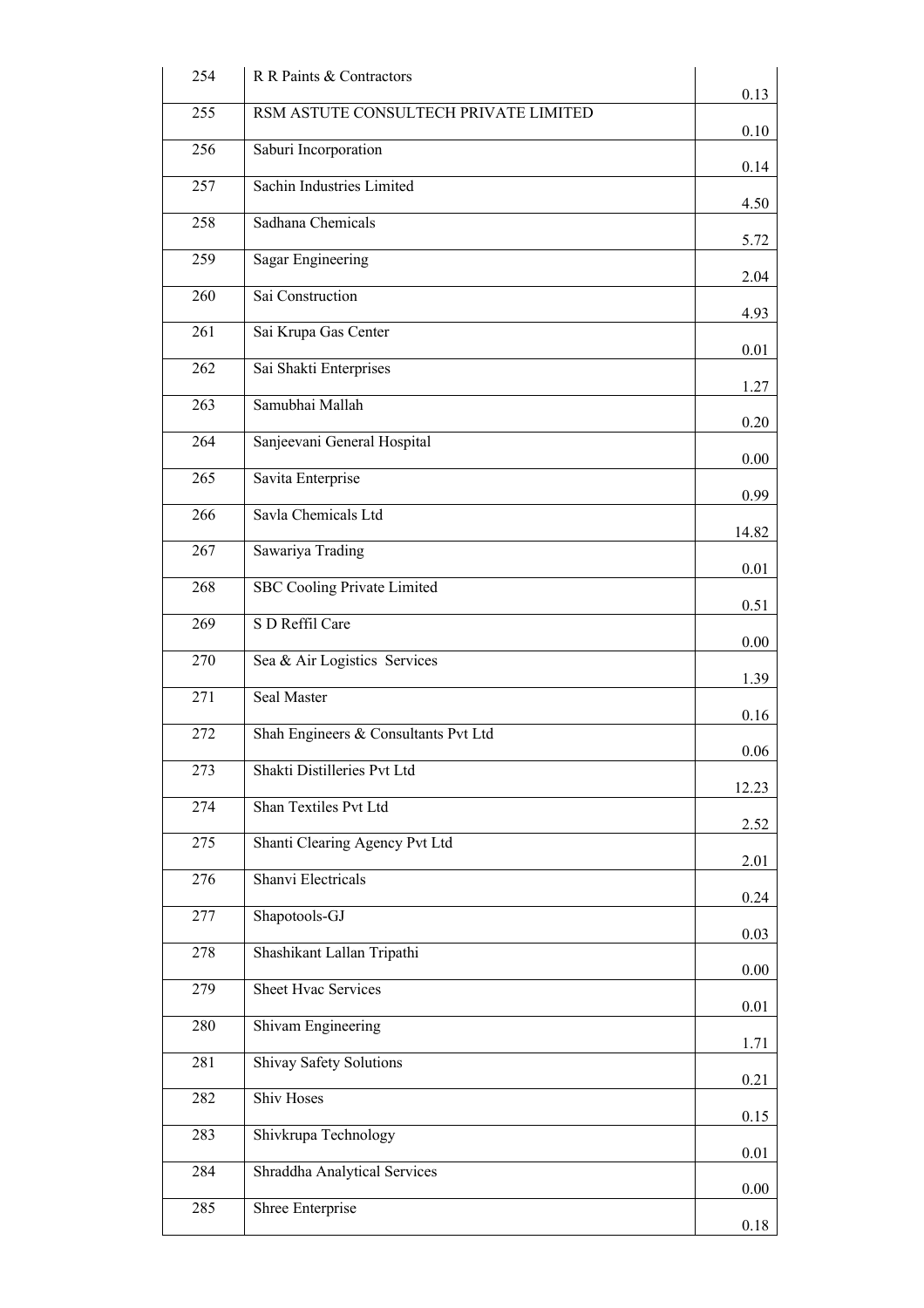| 286              | <b>Shree Ganesh Fasteners</b>           |       |
|------------------|-----------------------------------------|-------|
|                  |                                         | 0.60  |
| 287              | Shree Ganesh Industries (Surat)         | 0.04  |
| 288              | Shree Hari Enterprise                   | 0.19  |
| 289              | Shreeji Chemical                        | 6.88  |
| 290              | Shreeji Electricals - Pandesara (Umesh) | 1.35  |
| 291              | Shreeji Electricals - Udhna Main Road   | 0.03  |
| 292              | Shreeji Gas Corporation                 | 0.98  |
| 293              | Shreeji Industrial Stores               |       |
| 294              | Shreeji Sales Corporation               | 1.64  |
| 295              | Shreeji Steels                          | 5.38  |
| 296              | Shreenathji Enterprise                  | 10.99 |
| 297              | Shree Nilkanth Steel Corporation        | 0.56  |
| 298              | Shree Ramdut Engineering                | 1.55  |
| 299              | Shree Ranchhodrai Timber Trading Co.1   | 0.63  |
| 300              | Shree Ronak Road Carrier                | 0.31  |
|                  |                                         | 0.36  |
| 301              | Shree Sai Gopalan Milk Center           | 0.09  |
| 302              | Shree Shakti Plastic                    | 0.02  |
| 303              | Shri Labdhi Enterprise                  | 0.08  |
| 304              | Shruth Home Care                        | 0.03  |
| 305              | Siddheshwari Traders                    | 0.03  |
| 306              | Siddhi Concept                          | 0.00  |
| 307              | Simson Pharma Limited                   | 0.01  |
| 308              | Skega Engineering Co. Pvt. Ltd.         |       |
| 309              | <b>SK</b> Instruments                   | 0.07  |
| 310              | S.K. Vegetable                          | 0.05  |
| 311              | Sloak Fire Safety Corporation           | 0.02  |
| $\overline{312}$ | Smart Infra                             | 0.07  |
| 313              | <b>SMB</b> System Integrators           | 0.21  |
| 314              | Sohail And Co                           | 0.09  |
| $\overline{315}$ | Soumya Transport Pvt Ltd                | 0.03  |
| 316              | <b>SPL</b> Traders                      | 0.22  |
| 317              | Spoton Logistics Pvt Ltd                | 0.01  |
|                  |                                         | 0.04  |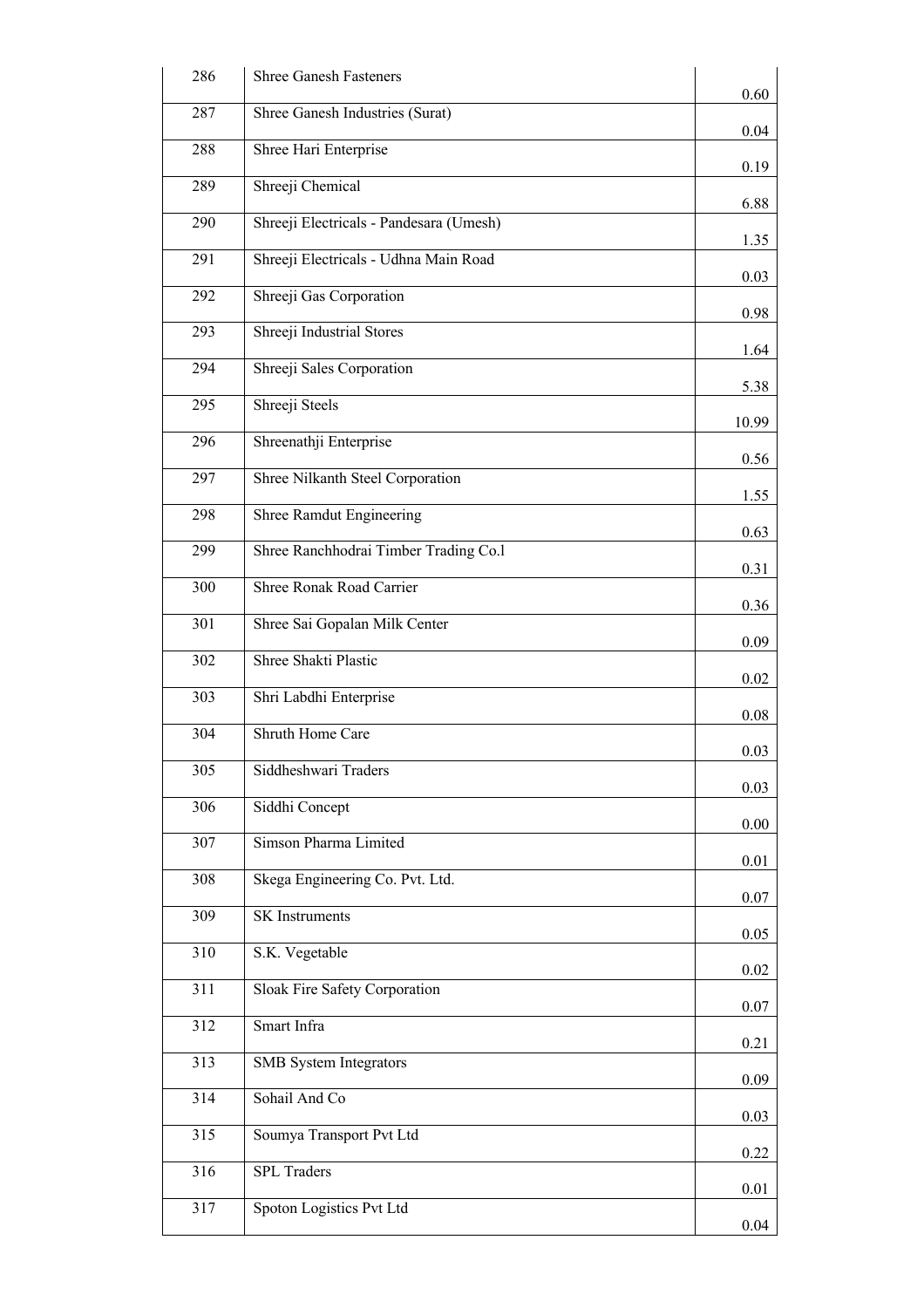| 318              | Spray Engineering Devices Limited         | 0.41         |
|------------------|-------------------------------------------|--------------|
| 319              | Square Petrofield Private Limited         |              |
| 320              | SR Tefcoat Engineering                    | 1.90<br>0.03 |
| 321              | <b>S.S IT Solutions</b>                   | 0.00         |
| 322              | Steamhouse India Limited                  |              |
| 323              | <b>Sterling Labcare</b>                   | 6.20         |
| 324              | Strategy Design                           | 0.00         |
| 325              | <b>Sudhir Bansal</b>                      | 0.02         |
| 326              | Sujan Chemo Plast Pvt Ltd                 | 0.09         |
| 327              | Sunanda Speciality Coatings Pvt Ltd       | 3.50         |
| 328              | Sun Eco Services                          | 1.36         |
| 329              | <b>Sunraz Traders</b>                     | 0.66         |
| 330              | Supernova Systems Pvt ltd                 | 0.34         |
| 331              | Supra Sciences Pvt Ltd                    | 0.01         |
| 332              | Suraj Enterprise                          | 0.02         |
| 333              | <b>Surat Marriott Hotel</b>               | 3.10         |
| 334              | Suryakiran Chemicals                      | 0.04         |
| $\overline{335}$ | Suryamani Glassed Steel Equipment Pvt Ltd | 0.90         |
| 336              | Swastik Media                             | 0.33         |
| 337              | <b>Switchet Electricals</b>               | 0.33         |
| 338              | Tagoor Laboratories Pvt Ltd - CR          | 0.01         |
| 339              | Tech 4 Logic Pvt Ltd                      | 0.00         |
| 340              | Tech Nemji                                | 0.02         |
| 341              | Tech Route Logistics Pvt Ltd              | 0.00         |
| 342              | <b>Tefcoat Engineering</b>                | 0.05         |
| 343              | Thai Harvest Ltd                          | 0.03         |
| 344              | The Clean Team - Firoz Shah               | 16.71        |
|                  | The Woman Taxfeb                          | 0.33         |
| 345              |                                           | 0.00         |
| 346              | Time Tehnoplast Ltd-Vadodara              | 0.93         |
| 347              | Tirupati Sales Corporation                | 5.78         |
| 348              | Toray International, INC                  | 7.73         |
| 349              | <b>Torquejet Services</b>                 | 0.12         |